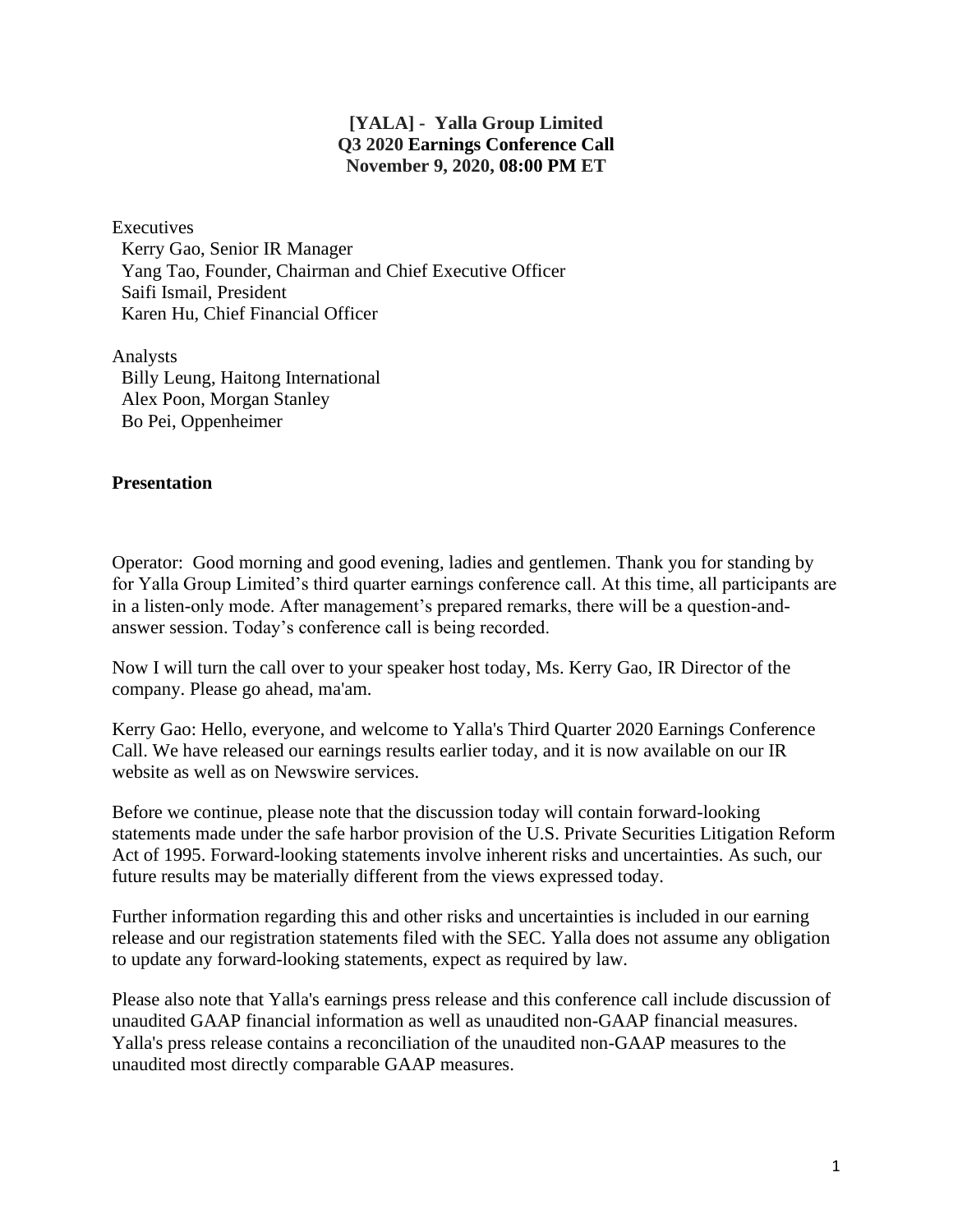Today, you'll hear from Mr. Tao Yang, our Chairman and Chief Executive Officer, who will provide an overview of our recent achievements and growth strategies. He'll be followed by Mr. Saifi Ismail, the company's President, who will give a brief review on the Yalla's IPO ceremony in UAE and the support we received from the local government and media. And he will be followed by Ms. Karen Hu, our Chief Financial Officer, who'll provide additional details on the company's financial results and discuss the financial outlook.

Following management's prepared remarks, we'll open up the call to questions. Our Chief Operating Officer Mr. Jeff Xu will join the call for our Q&A session.

Just want to kindly remind Yalla's 3Q earnings presentation slides are now available on Yalla's IR website for investors to download.

With that said, I would now like to turn the call over to our Chairman and Chief Executive Officer, Mr. Tao Yang. Please go ahead, sir.

Tao Yang: Okay. Thank you, Kerry. Good morning and good evening, ladies and gentlemen. Thank you for joining us today on our third quarter 2020 earnings call. This is our first earnings call as a public company following our IPO in September this year. We appreciate having the opportunity to communicate directly to you all and share our insights on our business operations and financial performance.

We are very pleased to announce that in the third quarter of 2020, we delivered robust group performance, further strengthening our position as the pioneering voice-centric mobile social networking and entertainment platform in MENA. And our revenue and non-GAAP net income reached to US\$33.8 million and US\$15.5 million, increasing 90.4% and 68.3% year-over-year respectively, driven by the strong growth of Yalla and Yalla Ludo and the proliferation of our highly engaged and interactive user community.

Strategically and operationally, during the quarter, we continued to emphasize our core competitive strengths. As the first mover in developing a voice-centric mobile social networking and entertainment platform in MENA, we have achieved a leading position based on our innovative business model, which focuses on users' interactions and social networking experience on our platform, and our deep understanding of the local culture.

As a pure UGC platform, we encourage users to share and participate actively and bring them a sense of belonging as well as a cultural identity, which helps build a healthy and cohesive user community. Going forward, we'll continue to further penetrate into both existing markets and new markets to expand our user base, as well as respond to users' evolving demands and add new features to optimize the user experience and enhance their engagement.

We differentiate from other online social networking and entertainment platforms with our superior social leisure experience for users, as we provide highly localized and customized product offerings. Our platform's interaction and communication features are based on different cultural or backgrounds of users, which underpins the foundation for social interactions in MENA. In addition, none of our products and services currently have any advertising tied to it in order to ensure the highest-quality user experience.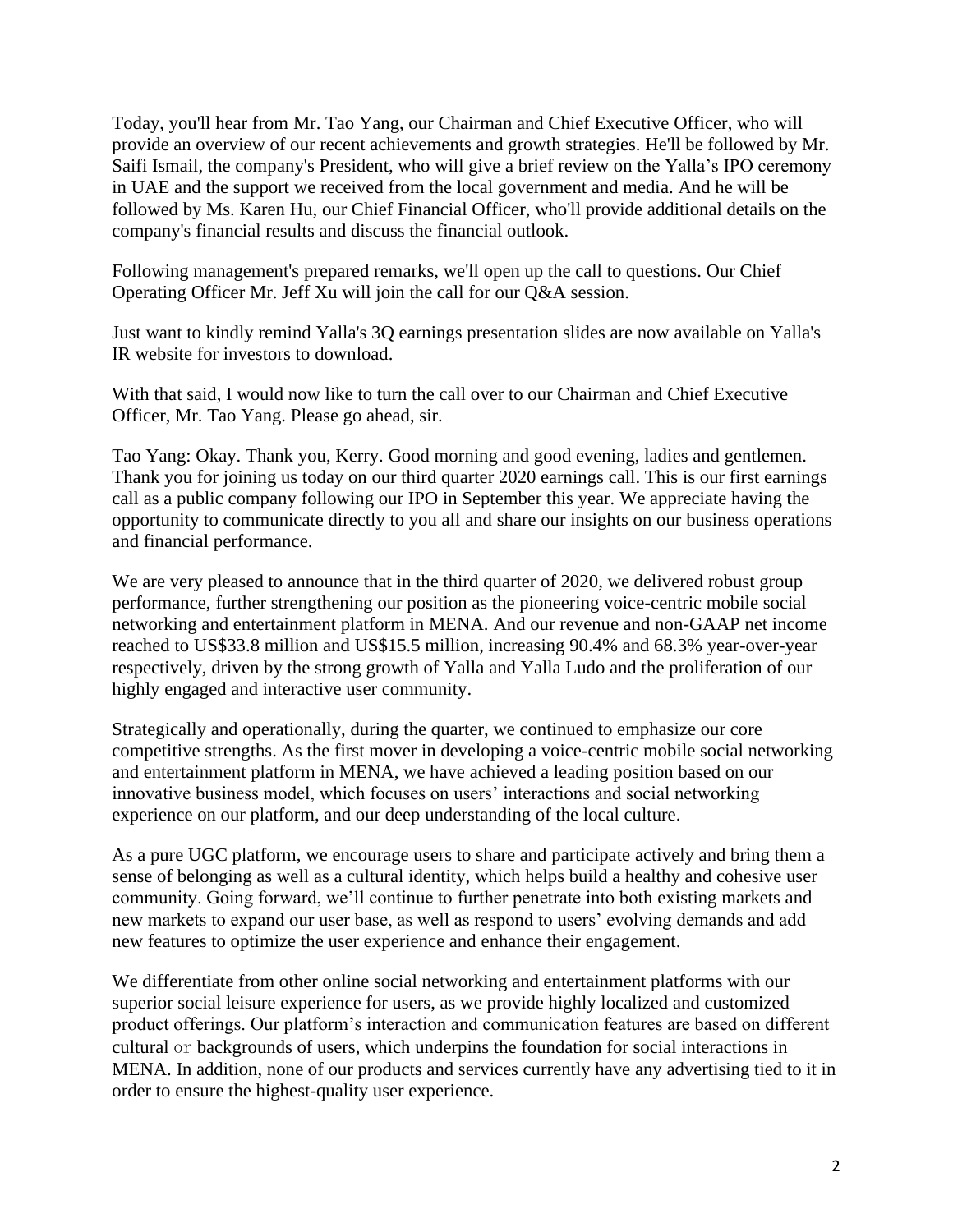The uniqueness of our business model and the premium user experience we offer on our platform have contributed to strong monetization capabilities for us. In the third quarter and the first 9 months of 2020, our adjusted net margin was 45.8% and 47% respectively. Through the sale of virtual items and upgraded services such as VIP rights or premium memberships on our platform, we will further capitalize on the immense market opportunities in MENA, where stable economic development and well-established mobile Internet infrastructure have created a positive environment for the online social networking and entertainment market.

Now let's take a closer look at the third quarter performance of our core products Yalla and Yalla Ludo. Yalla primarily features Yalla rooms, which can be viewed as the online version of majlis or cafés, where people spend their leisure time in casual chats. For Yalla, we maintained a sharp focus on building a tight-knit and high-quality user community.

In the third quarter, Yalla's average MAUs and paying users both more than doubled year-overyear, exceeding 5.5 million and 1 million, respectively. We will continue to enrich Yalla with new localized features and new mobile social leisure activities tailored to users in MENA, in an effort to improve user engagement.

Let's turn to our second flagship mobile application, Yalla Ludo, for which we have been growing the user base and strengthen our monetization capability significantly. Yalla Ludo resembles a family living room where family members and friends play simple board games that are highly popular in MENA, such as Ludo and Domino. While playing games, users can voicechat and bond with other players, as well as engage in social networking through chat rooms. We also organize various types of tournaments to enrich users' gaming experiences on our platform.

Since its introduction in the third quarter of 2018, Yalla Ludo has rapidly gained popularity, and has become a significant driver of our user community expansion and now also an important contributor of our revenue growth.

In the third quarter of 2020, the average MAUs of Yalla Ludo increased by more than 20 times to 8.8 million. The rapidly growing popularity of Yalla Ludo, which was recommended by numerous app stores, including Apple Store and Google Store on their home pages, is a testament to its superior foundation of social features tied to the cultural norms of the region, with users able to enjoy real-time voice interaction while playing board games.

Looking ahead, we are confident that we can continue to capitalize on the significant growth potential in MENA's underserved online social networking and entertainment market. With our continuous product innovation and our committed vision to cultivating an online voice-centric social community, we are optimistic we can continue to strengthen and broaden our monetization capabilities.

And now I will turn this call over to our President, Mr. Saifi Ismail, to give you a closer look of Yalla's IPO ceremony in UAE and the supports we received from local government and media.

Saifi Ismail: Thanks, Tao. We are proud to be the first UAE-based technology unicorn to go public at the NYSE. Our successful September 30 listing on the New York Stock Exchange this year has attracted immense attention from many UAE leaders and royal family members. The Vice President and Prime Minister of the UAE, His Highness Sheikh Mohammed Bin Rashid,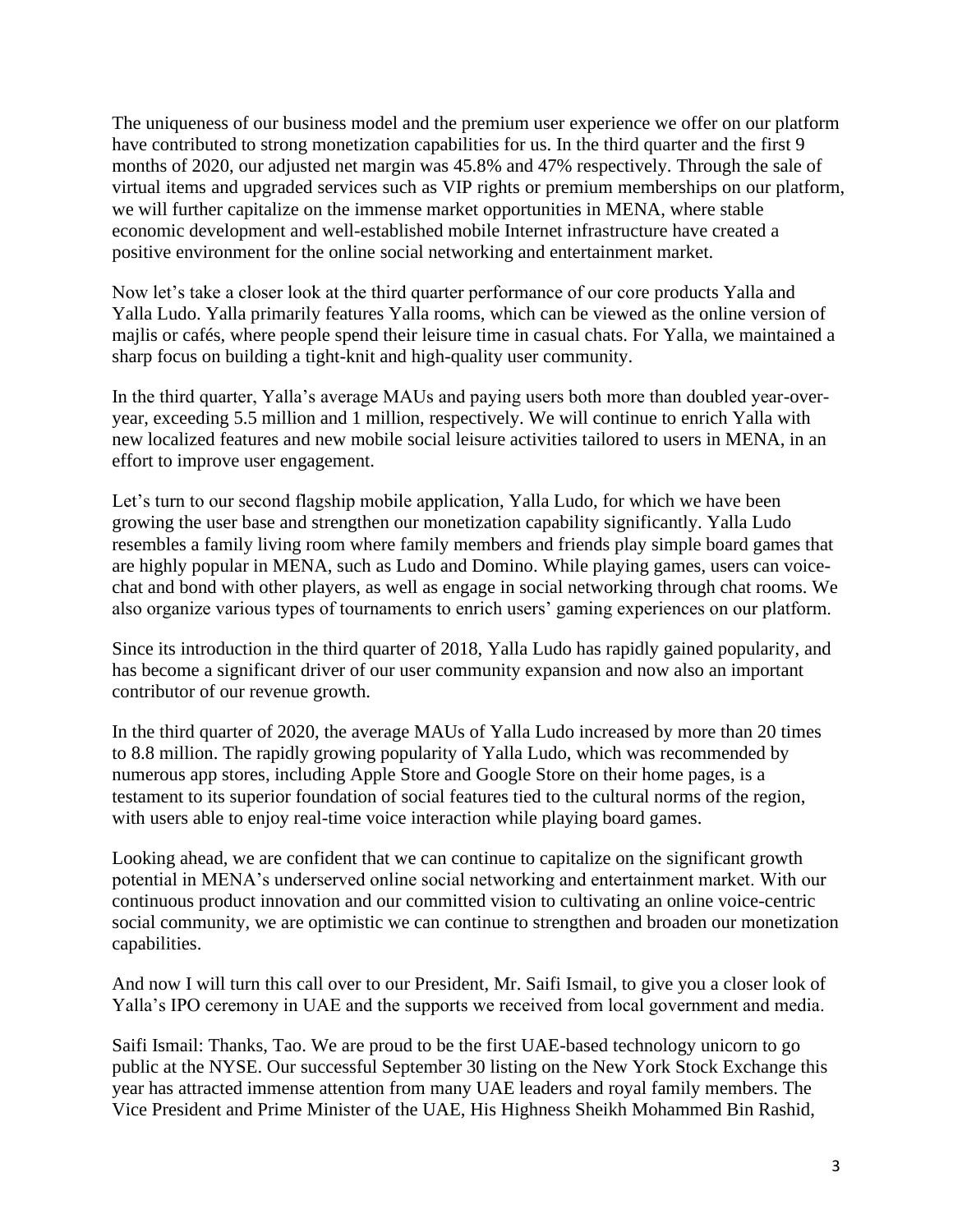and the Minister of the Digital Economy, congratulated us on our IPO and highlighted Yalla as the first UAE-based technology unicorn to be listed on the New York Stock Exchange in front of the public.

We were also honored to have members of the royal family attend our listing ceremony in Dubai. In addition, more than 100 members of the Dubai media reported on our listing, many of whom had stories that lead their front-page headlines, providing further exposure for Yalla. Getting listed in the United States is an important strategic move for Yalla, and we look forward to seeing more local partnership and branding opportunities across the MENA region in the future.

Now I will turn this call over to our CFO, Ms. Karen Hu, for a closer review of our financial performance in the third quarter.

Karen Hu: Thank you, Saifi. Hello, everyone. Thank you for joining us. We are very pleased to report our operating and financial performance for the first time as a public company, where our strong monetization capabilities led to healthy top and bottom line performance in the third quarter.

Our revenues reached US\$33.8 million in the third quarter while our non-GAAP net income was US\$15.5 million. We were also able to maintain a high non-GAAP net margin of 45.8%. We are confident in our positioning and ability to capture further significant growth in MENA's underserved online social networking and entertainment market.

Now I would like to walk through our financial details for the third quarter of 2020. Our revenues were US\$33.8 million in the third quarter of 2020, a 90.4% increase from US\$17.8 million in the same period last year. The increase was primarily driven by the widening of both Yalla's and Yalla Ludo's user base and the robust enhancement in Yalla Ludo's monetization capability.

Our average MAUs increased by 358.9% from 3.1 million in the third quarter of 2019 to 14.3 million in the third quarter of 2020. Besides, another primary contributor to our solid revenue growth was the significant increase in the number of paying users, which grew from 510,000 in the third quarter of 2019 to 5.1 million in the third quarter of 2020.

Our revenues generated from group chatting services were US\$30.3 million in the third quarter of 2020. And our revenues generated from gaming services were US\$3.5 million in the third quarter of 2020.

Now let's look at our costs and expenses. Our cost of revenues was US\$25.6 million in the third quarter of 2020, compared with US\$5.4 million in the same period last year. Excluding sharebased compensation expenses, other components of cost of revenues were US\$11.5 million for the third quarter of 2020, a 112.6% increase from US\$5.4 million for the same quarter last year, which was in line with our revenue growth and primarily due to our expanding business scale.

Excluding share-based compensation expenses, cost of revenues as a percentage of our total revenues increased from 30.6% in the third quarter of 2019 to 34.1% in the same period in 2020, primarily due to an increase in commission rate for third-party payment platforms.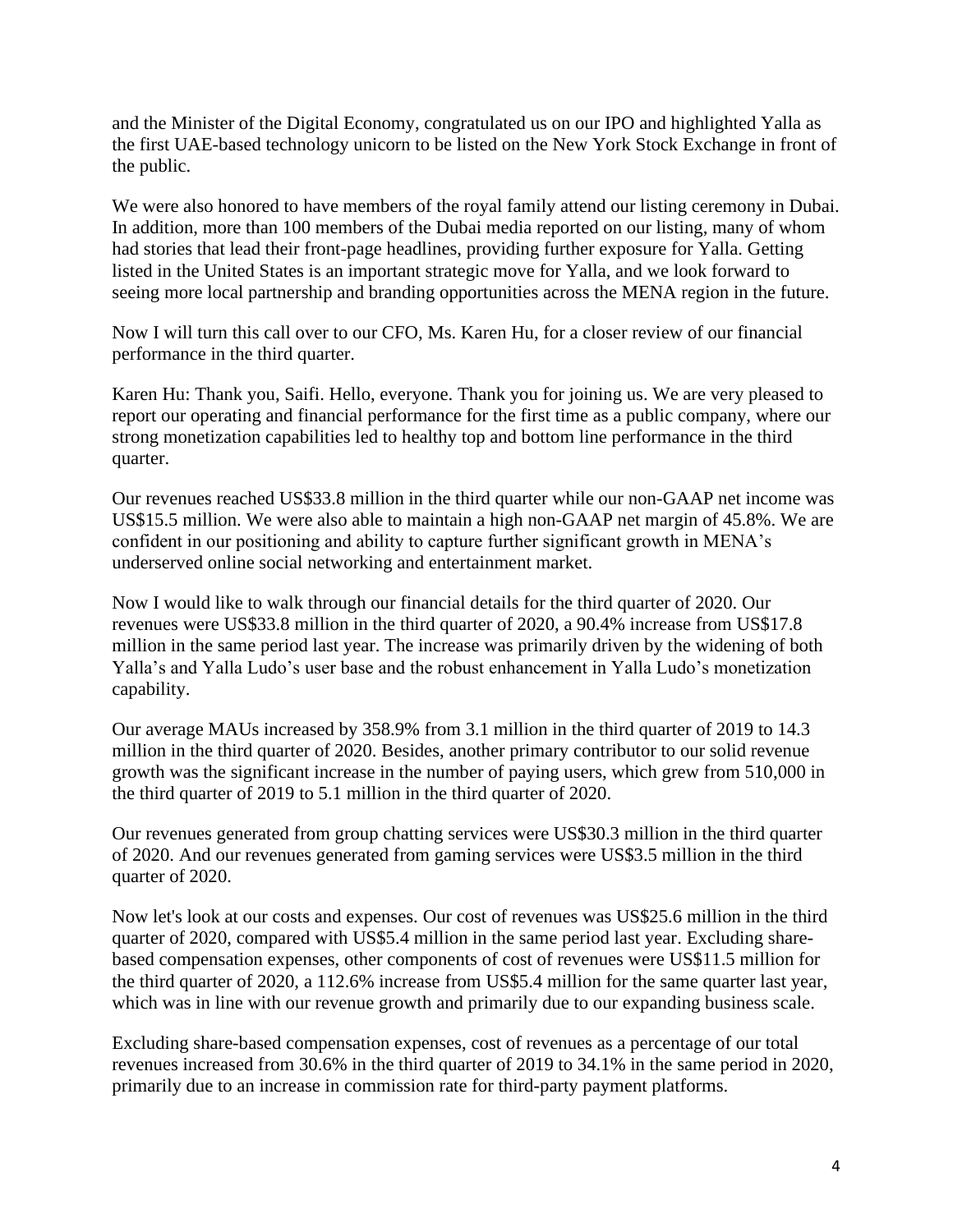Our selling and marketing expenses were US\$8.5 million in the third quarter of 2020, compared with US\$1.7 million in the same period last year. Excluding share-based compensation expenses, other components of selling and marketing expenses were US\$4 million for the third quarter of 2020, a 131.4% increase from US\$1.7 million for the same quarter last year, which was primarily due to higher advertising and marketing promotion expenses as a result of our continued user acquisition efforts.

Excluding share-based compensation expenses, selling and marketing expenses, as a percentage of our total revenues, increased from 9.9% in the third quarter of 2019 to 12% in the same period in 2020, primarily due to higher spending in marketing activities related to Yalla Ludo, which experienced substantial growth in the year 2020.

Our general and administrative expenses were US\$28.9 million in the third quarter of 2020, compared with US\$1 million in the same period last year.

Excluding share-based compensation expenses, other components of general and administrative expenses were US\$1.8 million for the third quarter of 2020, a 78.4% increase from US\$1 million for the same quarter last year, which was primarily due to, one, an increase in salaries and other benefits for our general and administrative staff, which was in turn driven by an expansion of our general and administrative staff; and two, an increase in professional service fees.

Excluding share-based compensation expenses, general and administrative expenses, as a percentage of our total revenues, remained at a very stable level of 5.3% in the third quarter of 2020.

Our technology and product development expenses were US\$1.7 million in the third quarter of 2020, compared with US\$0.4 million in the same period last year. Excluding share-based compensation expenses, other components of technology and product development expenses were US\$0.9 million for the third quarter of 2020, a 105.6% increase from US\$0.4 million for the same quarter last year, which was primarily due to an increase in salaries and benefits for our technology and product development staff.

Excluding share-based compensation expenses, technology and product development expenses, as a percentage of our total revenues, slightly increased from 2.4% in the third quarter of 2019 to 2.6% in the same period of 2020. As such, our operating loss was US\$30.9 million in the third quarter of 2020, compared with operating income of US\$9.1 million in the same period last year.

Excluding share-based compensation expenses, non-GAAP operating income for the third quarter of 2020 was US\$15.6 million, a 70% increase from the same quarter last year.

Our income tax expense was US\$0.11 million in the same quarter of 2020.

As a result of the foregoing, our net loss was US\$31 million in the third quarter of 2020, a 436.9% decrease from US\$9.2 million in the same period last year. Excluding share-based compensation expenses, non-GAAP net income for the third quarter of 2020 was US\$15.5 million, a 68.3% increase from US\$9.2 million for the same quarter last year.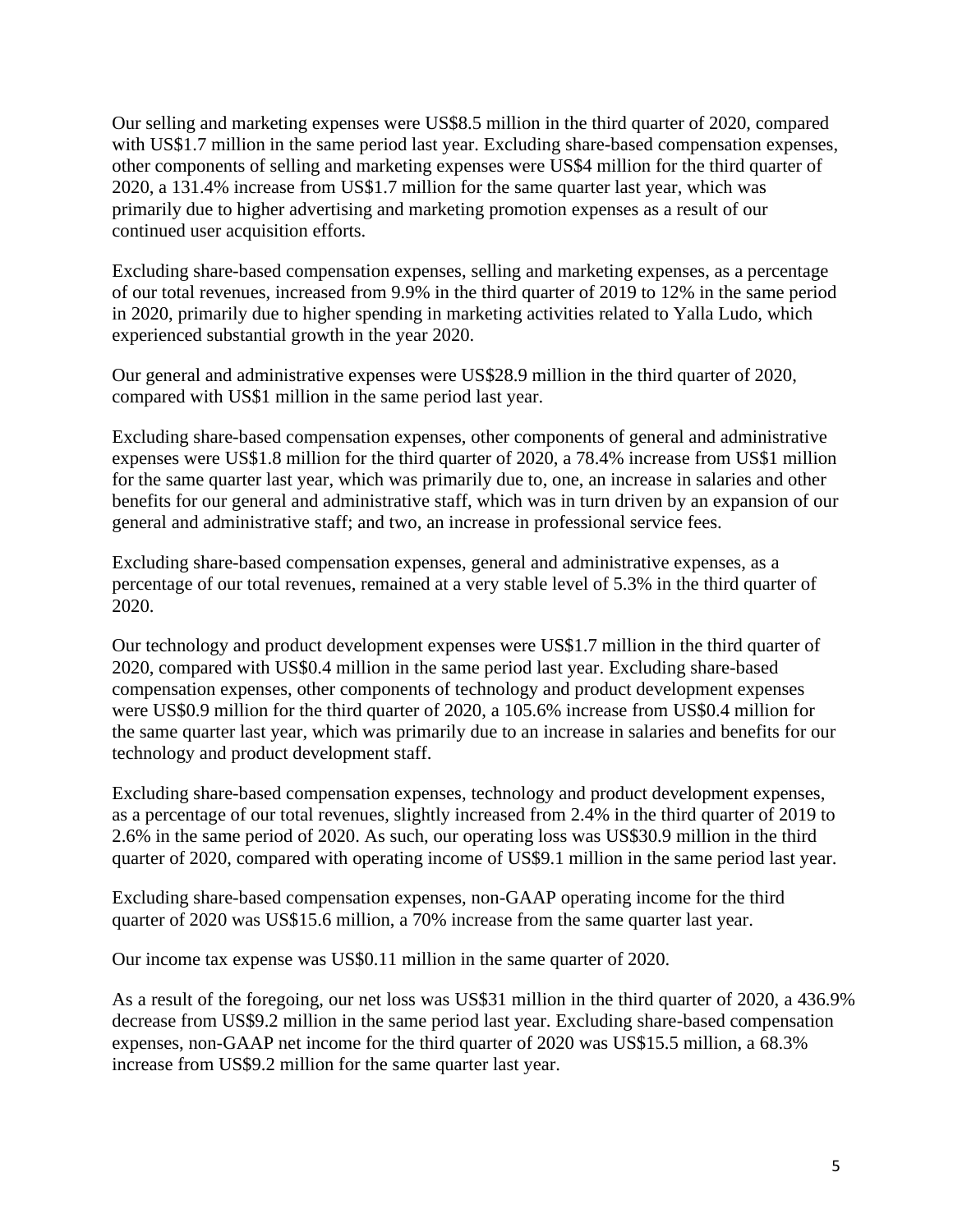Next, I would like to briefly look at our cash and cash equivalents. As of September 30, 2020, we had cash and had cash equivalents of US\$75.7 million, as compared to cash and cash equivalents of US\$58.5 million as of June 30, 2020.

For the fourth quarter of 2020, we expect our revenues to be between US\$35 million and US\$36 million.

The above outlook is based on current market conditions, and reflects the Company management's current and preliminary estimates of market and operating conditions and customer demand, which are all subject to change.

This concludes our prepared remarks for today. Operator, we are now ready to take questions.

## **Question and Answer Session**

Operator: We will now begin the question-and-answer session. (Operator Instructions).

[Billy Leung with Haitong] International.

Billy Leung: Thank for taking my question Yangzong, Saifi and Karen. Congratulations on a good set of results since your listing. I have a few questions. The first question is just to do with our outlook. We've got very strong growth in Q3 and we're also expecting strong growth in Q4. So my first question is do we have any revenue target for 2021, or maybe user target for 2021? That's my first question.

In terms of the second question, I am wondering if management can share any details on the time spent for Yalla and Yallo Ludo during Q3.

And my final question, my third question, is whether we can share any color on maybe new apps or functions or features for 2021 over the next 12 months. Thank you, that's all my questions.

Karen Hu: Thanks, Mr. Leung. The first question is based on the company's current estimates. Our revenue for the year 2021 will exceed US\$200 million. And for the next question, I will transfer to Yang to give you answer.

Yang Tao: For the update on the time spent, the average daily time spent for Yalla was 4.5 hours in Q2, and we have this number [increased] in Q3. However, we hope investors understand that Yalla's daily average time spent is already very high compared with the peer average. And we hope we can be more rational when we look at the growth of this metric. And for Yalla Ludo, the average daily time spent reached to 105 minutes, and we think there are still ample room to grow. This is the update for the time spent.

And for the pipeline of the new apps, we have our Yalla Baloot for the Gulf countries launched recently, and we are still under optimization. And hopefully, we will start our campaign from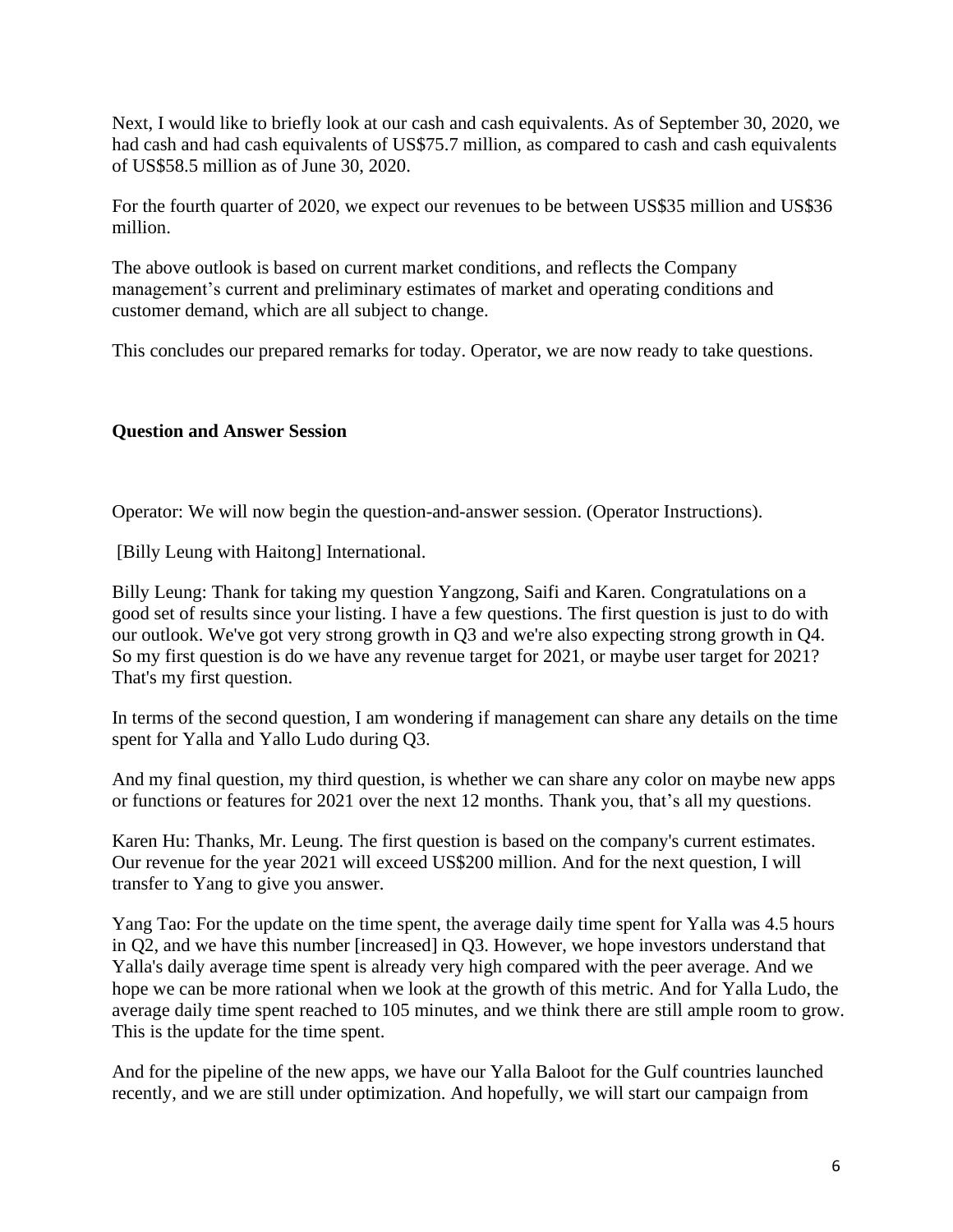early of next year for Yalla Baloot. And we have another casual game for Turkish people; it's called 101 Okey. It's still under development. I think we will launch it in Apple and Google in December this year.

And for the pipeline in next year, we do have our plans, but we prefer not to disclose at this moment. Hope you can understand. Thank you, Billy.

Billy Leung: Thank you. Thank you. That was very helpful and congratulations again. I'll get back into queue.

Tao Yang: Thank you very much Billy, thank you.

Operator: Our next question comes from Alex Poon with Morgan Stanley , please go ahead.

Alex Poon: Hi management, Congratulations on the very strong results. I have a question on the use of cash. Can you tell us what's your plan for the use of cash, especially IPO proceeds in the remaining of the year and also next year, the type of cash?

And my second question is regarding if I look at the sequential growth, is there anything to do with the normalization of Covid-19 because there was more severe lockdown during the second quarter period. How does it affect the user engagement in third quarter compared to second quarter? Thank you.

Karen Hu: Thanks Alex. For the first question in use of proceeds, to (inaudible) with our Group's strategy, we will use our proceeds to continue to expand our user base and new product development. As a result, we see ourselves investing more into technology and marketing, and then develop our chances on partnership. We believe that we will spend around 30% to 40% on marketing, and 20% to 30% on R&D. And we will be very cautious at spending the remaining 30% on M&A or strategic collaborations of some projects.

At the moment, I would think that organic (inaudible) rate for the company to grow and MENA will continue to be our key focus in terms of regions to capturing the users. For the Covid-19 influence, we both think that Covid-19 is inference us as a positive effect. But now, Yalla and Yalla Ludo still keep the pace for the growth always under our control. So we can -- we think that in the next quarter, we will still -- can beat our expectations, and we will see. Thank you.

Alex Poon: Thank you very much.

Operator: Bo Pei with Oppenheimer. Please go ahead.

Bo Pei: Hi good morning management, thanks for taking my question. Congrats on the solid results and the recent IPO. So I have two questions if I may. So the first is about our two products, very successful in MENA. So I'm just wondering what are the most of our products in MENA? Is that use of scale, or is there something else?

And then the second question is, you talked about a little bit the new product launch plan. And then I'm just wondering, the rationale and the strategies behind this product launch, how do we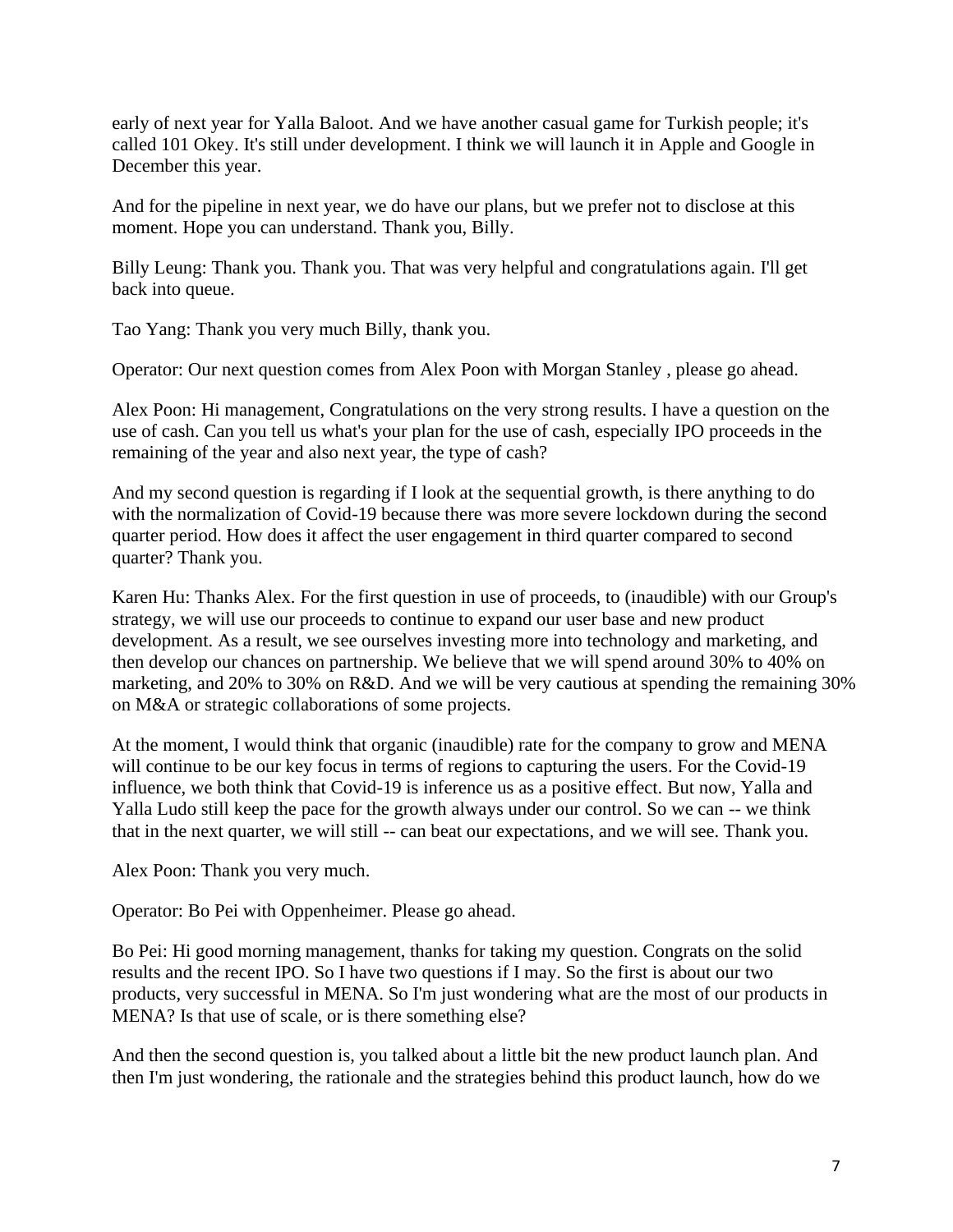decide what kind of products to develop? How do we determine the market opportunities, and then related to that.

Yang Tao: Thank you. Thank you. Mr. Pei. I'll answer the two questions. For the first question, I think first of all, we have already built a highly interactive and engaged user community. And our unique business model differs from the traditional live broadcast with interaction, it's mostly one way. There is no host in any of our chat rooms and all contents are user-generated. This allows all users in Yalla and Yalla Ludo to participate actively, further stimulate their activities that strengthen our user loyalty to our platform.

Besides, we have a very strong local team. The management has a deep understanding to the MENA market. MENA is a market with high barrier. Without local knowhow, it's very difficult to succeed here. A team with years of experience and living in this area and expertise in the TMT industry is also very important. I think that's the most for our product in MENA.

And for the second question, just now I already replied Mr. Alex about our product pipeline, which are Yalla Baloot and 101 Okey for Turkish people, and that we are not restricted to the two. We have other plans, but we prefer not to disclose it at this moment. But for the -- I can tell you what -- how we decide what kind of products we plan to develop, what's our decision chain in our company. We have a very strong local team, and the management has deep understanding to the MENA market, as mentioned just now.

We will make our decision based on the management local knowhow combined with insights we gained from user survey we conducted. Now we have already over 15 million MAUs with both Yalla and Yalla Ludo so we have our user survey, and what they like, what they'd like to have, in the future, we know that. At this stage, we already identified popular social networking and entertainment activities offline, and replicated them online to fulfill the MENA local people's daily needs that have existed for a long time. Thank you. That is our answer.

Bo Pei: Thank you. That's very helpful. Thank you.

Operator: (Operator Instructions). -Billy Leung with Haitong International.

Billy Leung: Hi management, it's Billy from Haitong again. Just wanted to follow up with one question and it's to do with competition. Can management maybe share their view or maybe the outlook of what you see in terms of voice social networking, or maybe just in terms of social networking competition in MENA region, just to share with us in terms of the competitive environment?

Saifi Ismail: I would like to answer that question. So there are well-established online social network and entertainment companies that are trying to get into MENA like YY, who have developed apps like Bigo, Hago and Hello Yo. If you look at the MAU numbers of Bigo or Hago, they have around 10 to 12 million monthly active users in MENA in the Q2 of 2020 at most. They have been in the market since 2018 and they are still just of the same or, if not smaller, than our company.

Therefore, we would like to emphasize that it's not that we have not faced any competition; the competition do exist in MENA and we are able to compete effectively due to couple of reasons: